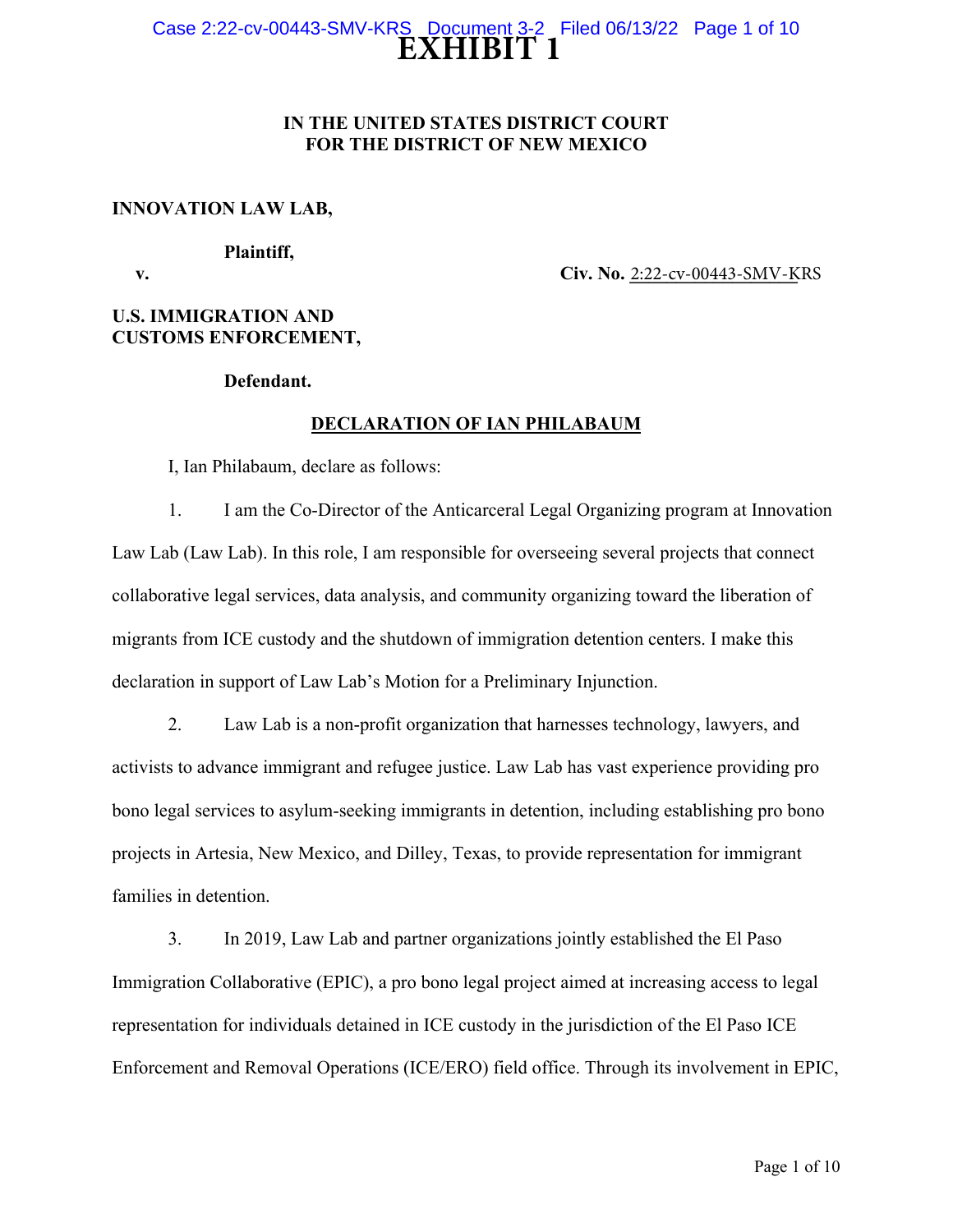#### Case 2:22-cv-00443-SMV-KRS Document 3-2 Filed 06/13/22 Page 2 of 10

Law Lab works to win release, provide support, and facilitate legal representation for individuals in ICE custody at five immigration detention facilities in the jurisdiction of the El Paso ICE/ERO field office. These facilities include the Torrance County Detention Facility (TCDF) in Estancia, New Mexico, which is owned and operated by CoreCivic, Inc, one of the largest private prison corporations in the United States.

4. Since August 2019, Law Lab has been providing pro bono legal services to individuals in ICE custody at TCDF including consultations, orientations, intakes, legal representation for release on parole, and legal representation for release on bond. Law Lab has provided these services both in-person and remotely.

5. Law Lab has also been engaging regularly in advocacy related to living conditions faced by individuals detained in ICE custody at TCDF, including requests for release because of COVID-19 vulnerabilities pursuant to the *Fraihat v. ICE* injunction, advocacy regarding noncompliance with ICE's Pandemic Response Requirements, and advocacy regarding noncompliance with ICE's 2011 Performance-Based National Detention Standards (PBNDS), which establish the minimum standards for ICE contractors on health, safety, and other matters.

6. An integral part of Law Lab's work is documenting the human rights abuses suffered by individuals detained in ICE custody and advocating for oversight, accountability, and ultimately an end to all immigration detention. ICE has a well-documented history of failing to ensure safe and humane treatment of individuals in its custody, which has resulted in extensive human rights abuses, due process violations, and irreparable harm for detained individuals.

7. Law Lab has undertaken extensive research and reporting on these issues at various detention facilities. For example, in January 2021, Law Lab co-authored a report documenting how ICE's El Paso field office – whose area of responsibility includes TCDF –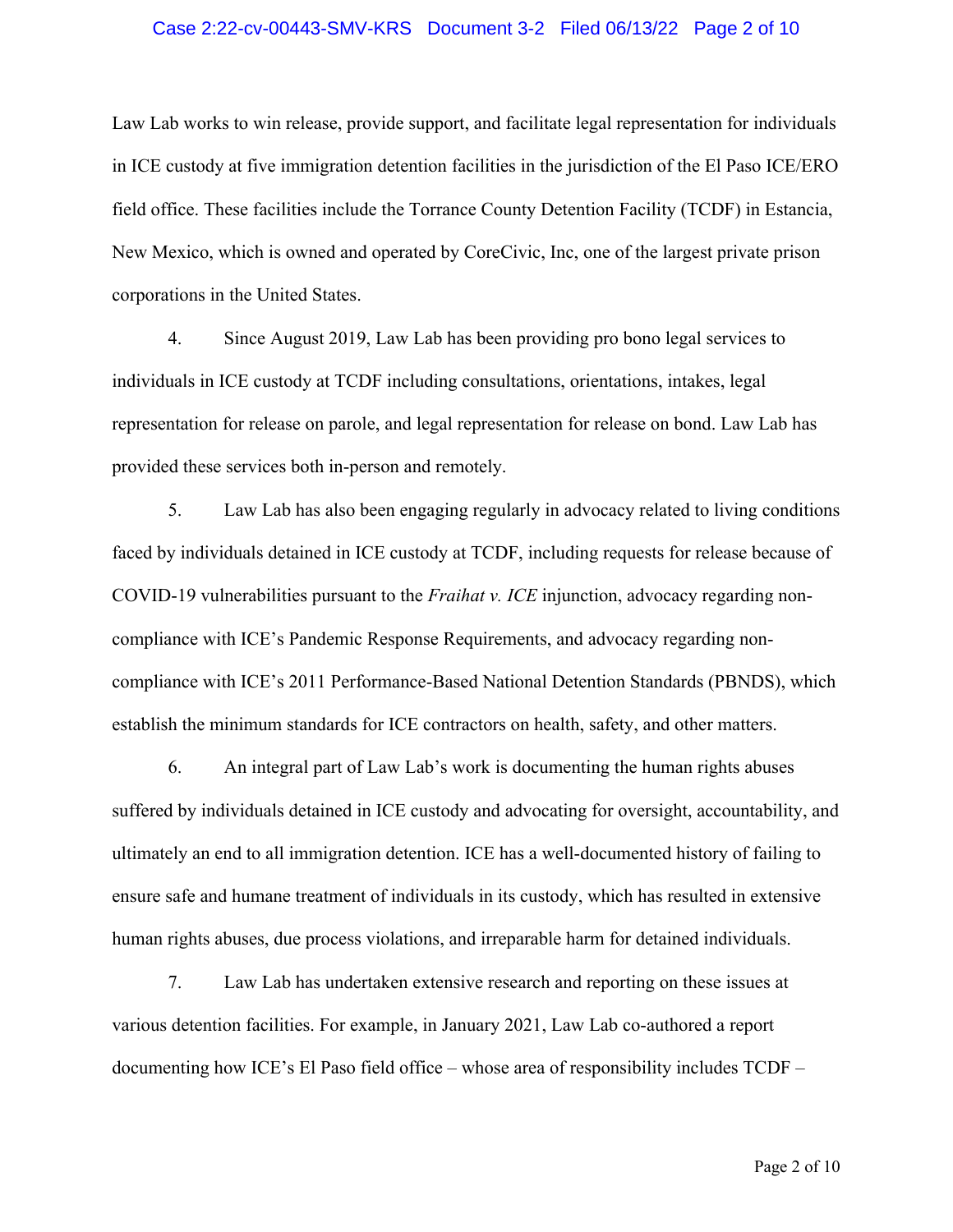#### Case 2:22-cv-00443-SMV-KRS Document 3-2 Filed 06/13/22 Page 3 of 10

arbitrarily denies and refuses to timely adjudicate parole requests at the Otero County Processing Center in Chaparral, New Mexico.

8. Law Lab has also documented its concerns about conditions specifically at TCDF. Individuals detained by ICE are in civil detention, which according to the law is not intended to be punitive. However, in Law Lab's experience, TCDF functions as a site of punishment and deterrence. In November 2021, Law Lab co-authored a report to the DHS Office of Civil Rights and Civil Liberties on the dangerous conditions suffered by Haitians detained at TCDF, including medical neglect, inedible food, and contaminated drinking water. The complaint also documented extensive violations of the PBNDS requirements regarding access to counsel at TCDF.

9. Law Lab's concerns about conditions at TCDF have been recently echoed by the DHS Office of the Inspector General (OIG). DHS OIG occasionally inspects ICE detention facilities and has raised concerns about ICE's failure to ensure safe and humane treatment of individuals in its custody. ICE typically concurs with DHS OIG recommendations.

10. On March 18, 2022, DHS OIG publicly issued a "management alert" about TCDF, citing an ongoing investigation by DHS OIG and the DHS OIG findings from an unannounced in-person inspection of TCDF in February 2022. In the alert, DHS OIG reported that critical staffing shortages at TCDF had led to safety risks and unsanitary living conditions, including non-functioning moldy sinks, clogged toilets full of human waste, mold, water leaks, hot water issues, and issues with access to drinking water. As a result of the severity of its findings, DHS OIG recommended that ICE immediately relocate all detained individuals from TCDF and that ICE place no additional individuals in detention at TCDF unless and until the facility ensures adequate staffing and appropriate living conditions.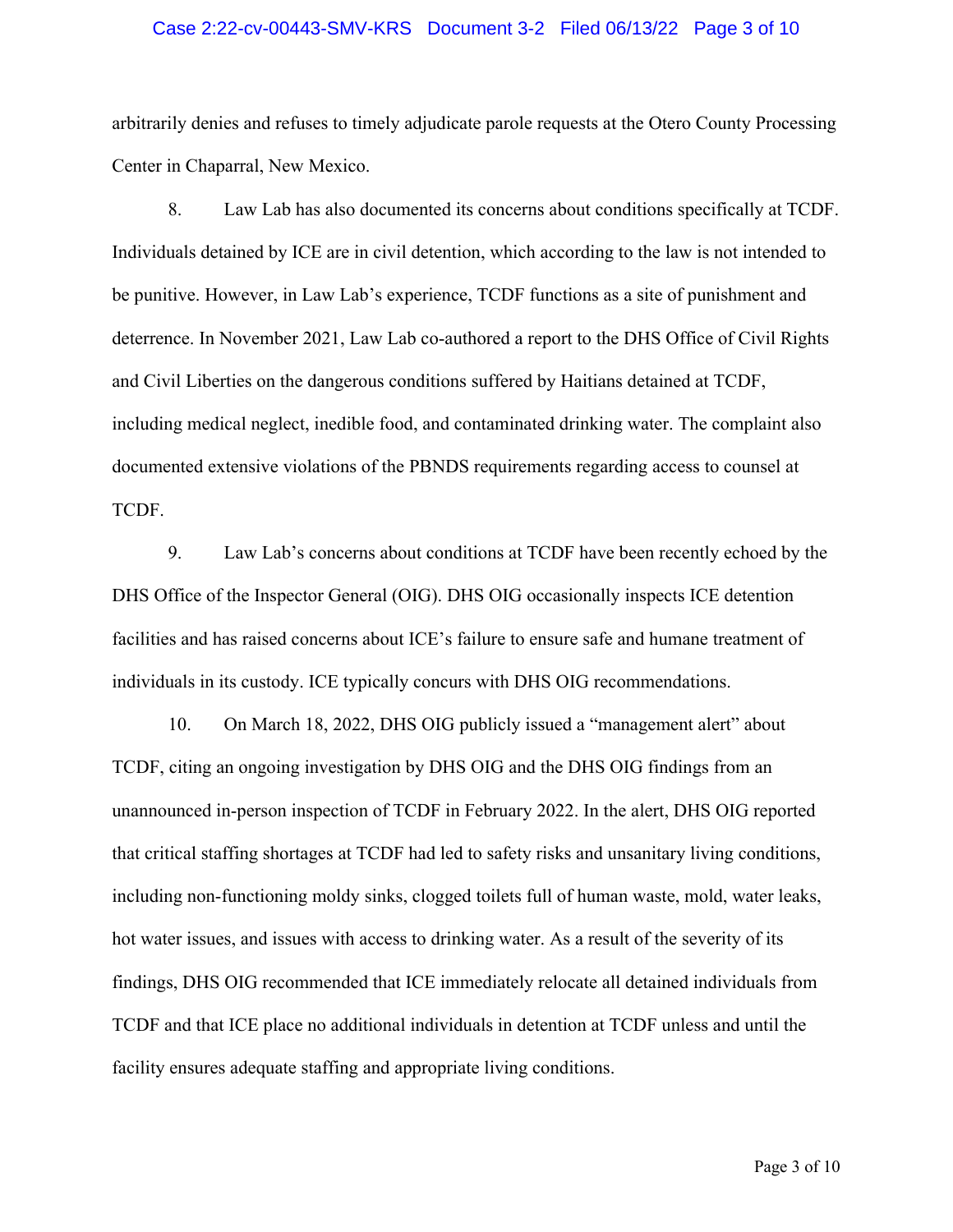#### Case 2:22-cv-00443-SMV-KRS Document 3-2 Filed 06/13/22 Page 4 of 10

11. It is extremely rare for DHS OIG to issue an alert of this nature, particularly in the midst of an ongoing investigation. It is also Law Lab's understanding that the March 2022 alert was the first time that DHS OIG has called for the immediate removal of people in ICE custody from a detention facility.

12. Despite the clear indictment and directive of the DHS OIG alert, ICE disputed the findings of the report and continued to detain people at TCDF. However, Law Lab observed that ICE did appear to temporarily pause transfers of people into TCDF from March 18, 2022, until approximately April 15, 2022.

13. In late March 2022, the Nakamoto Group inspected TCDF as part of its contract with ICE to periodically assess detention facilities' compliance with the 2011 PBNDS. It is well documented, both by DHS OIG and legal advocates like Law Lab, that the Nakamoto Group's inspection practices are not consistently thorough and their inspections do not fully examine actual conditions and identify all deficiencies. In contrast to the DHS OIG report, issued the same month, the Nakamoto Group concluded that TCDF met all applicable standards despite understaffing remaining an unresolved issue.

14. After the Nakamoto Group's report on TCDF was posted publicly on ICE's website, ICE promptly recommenced transfers of individuals into TCDF, bringing in more than one hundred people in less than a week. Law Lab has observed that transfers into TCDF have continued on a regular basis since that time.

15. It is Law Lab's understanding that the DHS OIG investigation into TCDF is ongoing at this time. ICE has not communicated to the public any concrete steps that the agency is taking to ensure the health and safety of individuals in its custody at TCDF. ICE has also not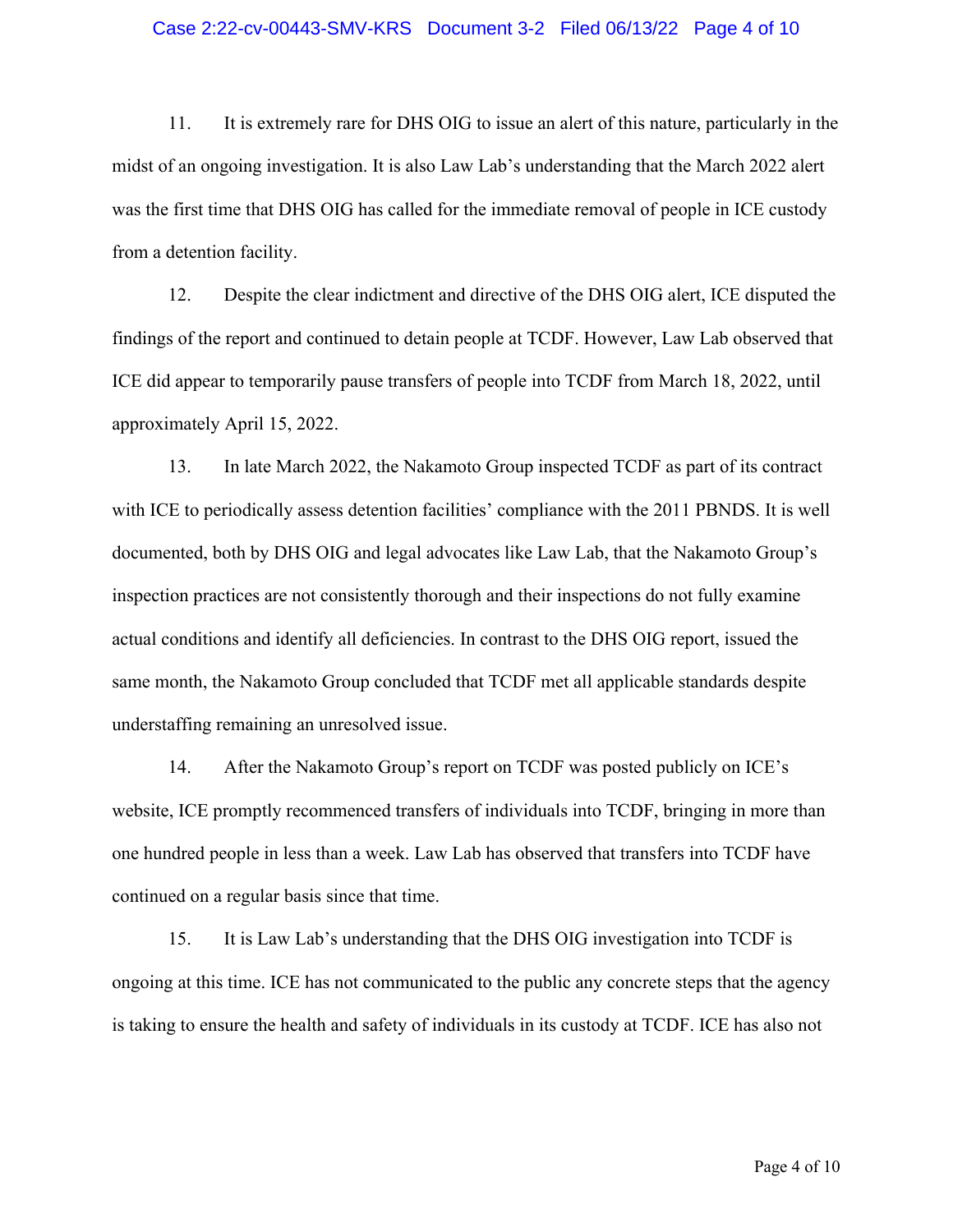#### Case 2:22-cv-00443-SMV-KRS Document 3-2 Filed 06/13/22 Page 5 of 10

explained publicly why the agency has refused to depopulate TCDF and instead resumed transfers into the facility, in direct contradiction of the DHS OIG recommendations.

16. Law Lab currently continues to provide pro bono legal services to individuals detained in ICE custody at TCDF and to document health and safety issues at TCDF. Since the March 2022 alert, Law Lab has continued to observe and document issues such as poor living conditions, medical neglect, due process violations, mistreatment by staff, and access to counsel violations. Given the remote location of TCDF, legal phone calls are the main means of access to counsel for most detained individuals; in our experience, this telephonic legal access is inconsistent and often unavailable. Law Lab is also aware of the TCDF medical staff's failure to identify and alert ICE on patently obvious *Fraihat* conditions, such as asthma. One at least one occasion, staff failed to attend to a medical emergency for 24 hours.

17. Law Lab also continues to advocate for the release of individuals who remain detained at TCDF, including by submitting requests for parole to ICE's El Paso field office. Both before and after the DHS OIG alert, many of these parole requests have been denied discretionarily by ICE without a reasoned justification.

18. In Law Lab's experience, the dangerous conditions at TCDF are causing severe physical and psychological trauma to detained individuals, which hinders their ability to prepare asylum applications, requests for release, and other filings and testimony. By way of example, one client—who I was representing for a bond hearing—told me in March 2022 that he felt psychologically "destroyed" because of the conditions at TCDF. He shared with me that the cells and common areas are rarely cleaned and that the guards bring one bucket of tap water with ice in it per day for his entire housing unit; when it runs out he says they are thirsty the rest of the day. He mentioned that some days the guards don't take them outside at all, while other days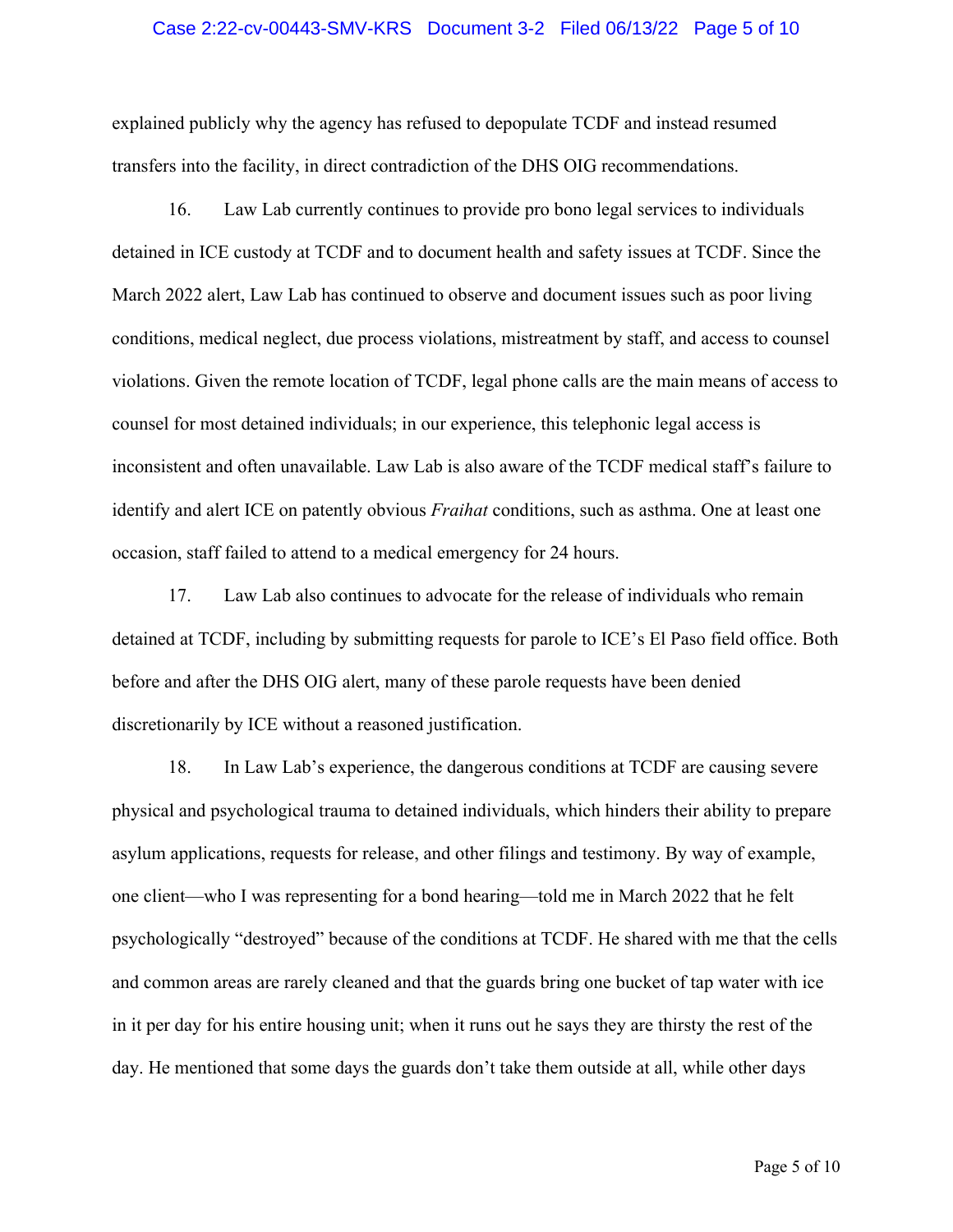#### Case 2:22-cv-00443-SMV-KRS Document 3-2 Filed 06/13/22 Page 6 of 10

they get only thirty minutes or an hour outside. He said that he was suffering so much from the stress of being detained in these conditions that his hair was falling out.

19. ICE's defiance in the wake of the DHS OIG alert is further compromising detained individuals' right to legal representation, a vital element of which is access to counsel. Law Lab has had to, and continues to, expend valuable time and resources that would otherwise be spent evaluating potential clients at TCDF and preparing requests for release, instead discussing detained individuals' concerns regarding immediate health and safety issues at TCDF.

20. As a result of these developments, Law Lab filed a FOIA request through counsel to ICE on May 3, 2022, to obtain agency records relating to ICE's response to the DHS OIG inspection of TCDF and the March 18, 2022, DHS OIG alert calling for the immediate removal of all ICE detainees from TCDF. Law Lab filed the request to shed light on how ICE is addressing critical understaffing at TCDF, safety, and sanitation issues that pose an imminent threat to the life and physical safety of individuals detained in ICE custody at the facility. Law Lab seeks these records both to assist on-the-ground efforts to protect the health and safety of individuals detained in ICE custody at TCDF and to ensure inform real-time advocacy to hold ICE accountable for its response to the DHS OIG investigation. Law Lab requested expedited processing of its FOIA request and submitted a statement explaining in detail why expedited processing was warranted.

21. To date, ICE has neither granted nor denied Law Lab's request for expedited processing of Law Lab's FOIA request. ICE designated Law Lab's FOIA request as request no. 2022-ICFO-14041 and acknowledged receipt of request no. 2022-ICFO-14041 on May 3, 2022. However, ICE has not provided any determination letter regarding Law Lab's FOIA request.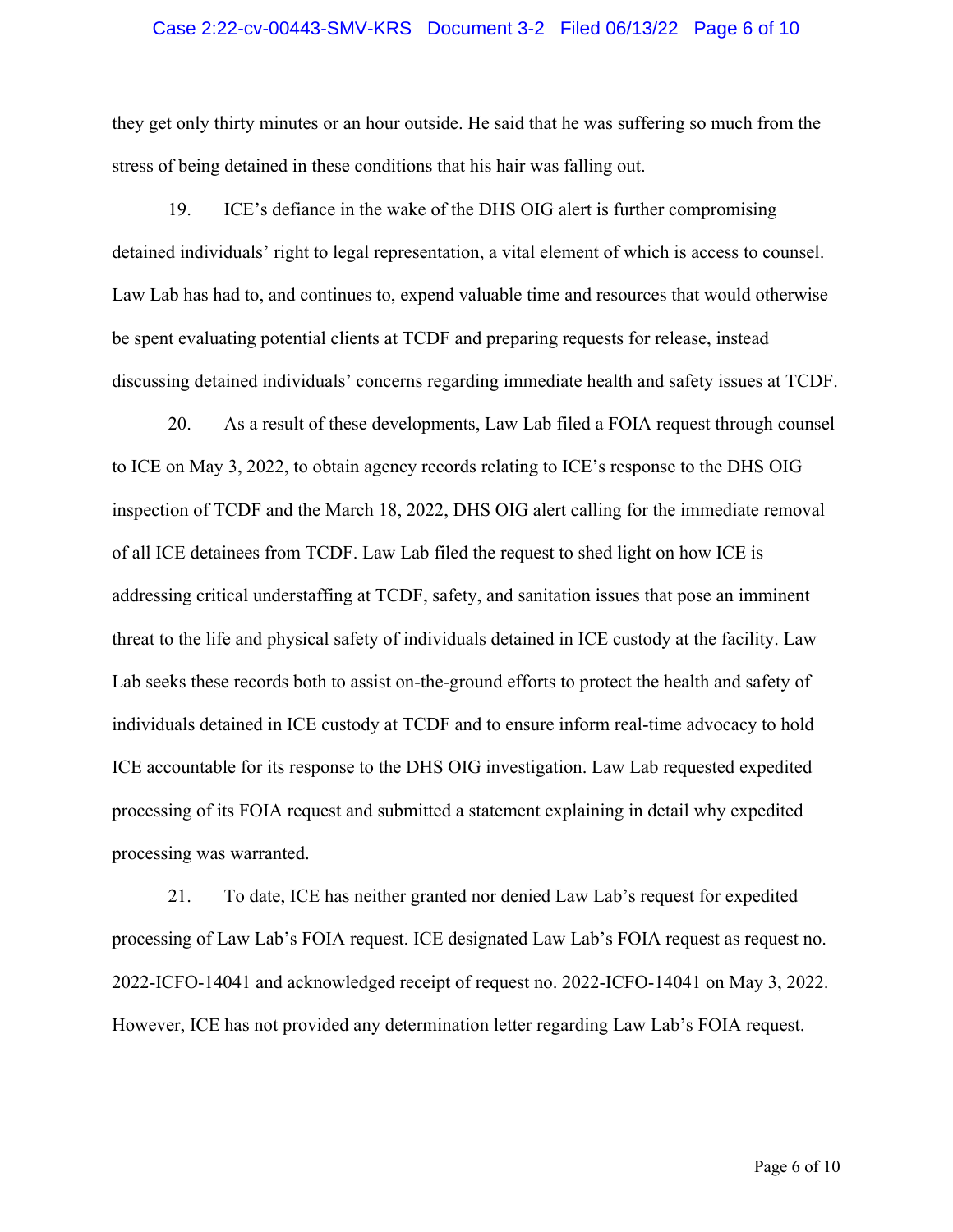#### Case 2:22-cv-00443-SMV-KRS Document 3-2 Filed 06/13/22 Page 7 of 10

Since May 3, 2022, ICE has not communicated at all with Law Lab regarding Law Lab's FOIA request nor has ICE produced any responsive records to Law Lab.

22. Law Lab's ability to obtain public records in a prompt manner is critical to ensuring Law Lab can effectively defend the rights of individuals detained at TCDF. As a result of ICE's inadequate response to the DHS OIG alert, we have observed that individuals currently detained at TCDF are exposed to mold, unsafe drinking water, and inoperable and malfunctioning toilets, sinks, and showers, among other sanitation issues. These individuals face the imminent risk of serious health problems resulting from such unsanitary conditions. The requested records will aid Law Lab in ensuring that its advocacy and pro bono legal services for individuals detained at TCDF encompass timely and meaningful information on how to exercise their rights and advice on how to address their immediate concerns about dangerous conditions at the facility, including how to raise concerns through grievances and other avenues. Responsive records may also demonstrate how ICE's inadequate response to the DHS OIG alert is interfering with individuals' due process rights or their ability to meaningfully exercise their right to seek asylum.

23. Expedited processing of Law Lab's FOIA request will also empower Law Lab to mobilize elected officials, policymakers, and other stakeholders to mitigate the conditions at TCDF and advocate for ICE to release individuals detained there. Law Lab's organizational purpose includes holding federal immigration agencies accountable through the pursuit of transparency, oversight, impact litigation, and public awareness-raising to influence policymaking in the United States. The records Law Lab seeks will provide important information to help ensure public accountability for ICE's inadequate response to the serious health and safety issues documented by DHS OIG at TCDF. Law Lab must be able to quickly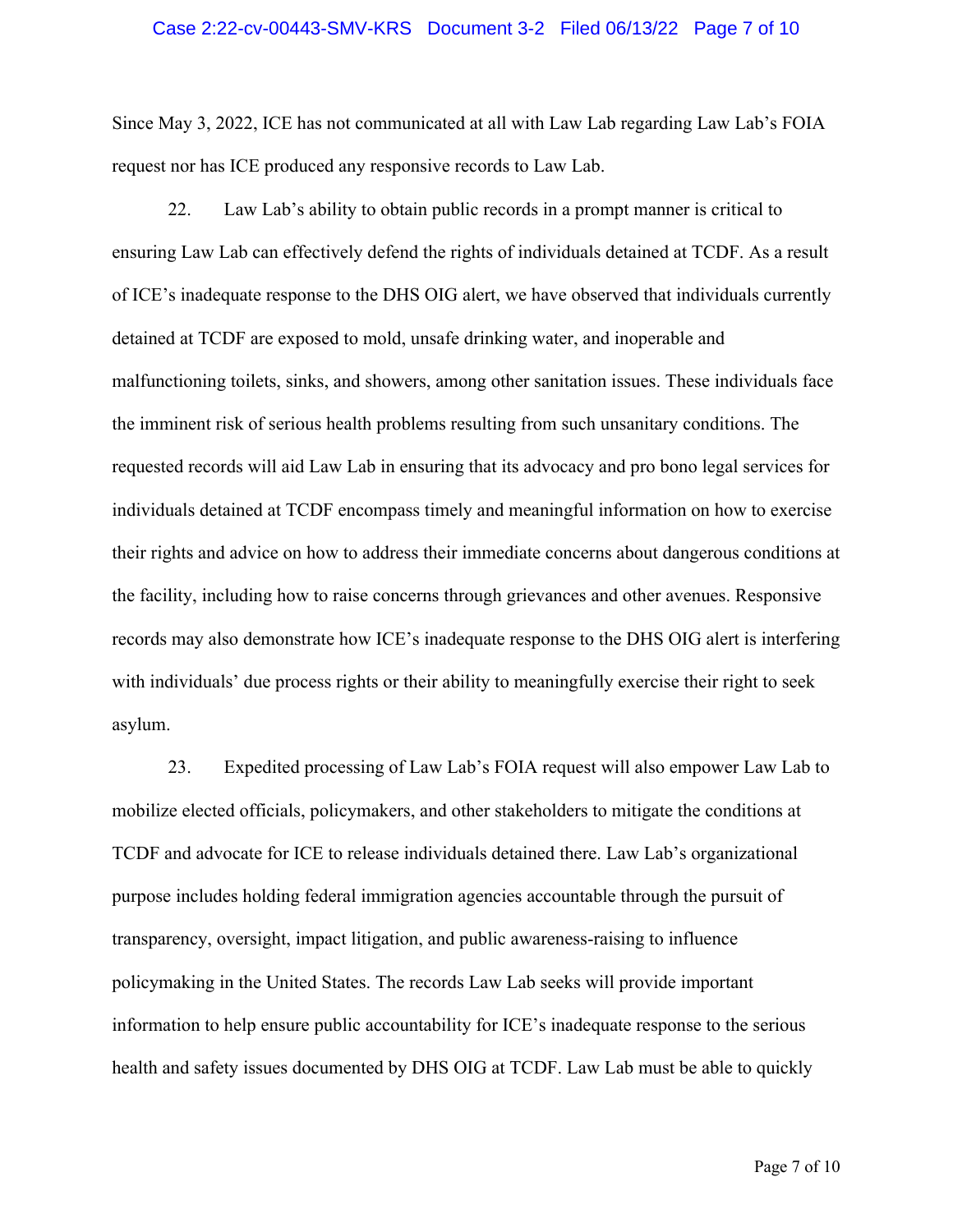#### Case 2:22-cv-00443-SMV-KRS Document 3-2 Filed 06/13/22 Page 8 of 10

obtain records responsive to this FOIA request in order to engage in meaningful and effective advocacy in a fast-moving and fluid situation.

24. Responsive records, if obtained by Law Lab expeditiously, are likely to immediately influence public discourse on ICE's response to the ongoing DHS OIG investigation. Given that ICE has disputed the contents and accuracy of the DHS OIG alert, cast doubt on the objectivity of the DHS OIG inspectors, refused to depopulate the facility, and initiated new transfers into TCDF despite unresolved serious health and safety issues at the facility, there is a heightened concern shared by members of the public, elected officials, and the news media alike regarding ICE's acts and omissions since the issuance of the DHS OIG alert. Numerous news outlets have demonstrated substantial and persistent interest in the living conditions at TCDF and the treatment of individuals detained in ICE custody there. Reporters and policymakers alike have raised serious and legitimate questions as to ICE's integrity. The rapidly unfolding situation at TCDF has further called into question the agency's ability to ensure that minimum standards and contractual obligations are met. The requested records, if timely obtained, are thus likely to attract significant public attention and concern—particularly in light of the media coverage and Congressional outcry that ICE's dispute of the DHS OIG alert has already garnered—and will likely lead to additional scrutiny in the press and in the halls of Congress.

25. Law Lab has the capacity, intent, and demonstrated ability to effectively disseminate records responsive to this FOIA request to immigration attorneys, advocates, organizers, noncitizens, media, members of Congress and other interested members of the public free of charge. Law Lab disseminates information about immigration law and policy in numerous different media and forums for use in educating the public. In addition to Law Lab's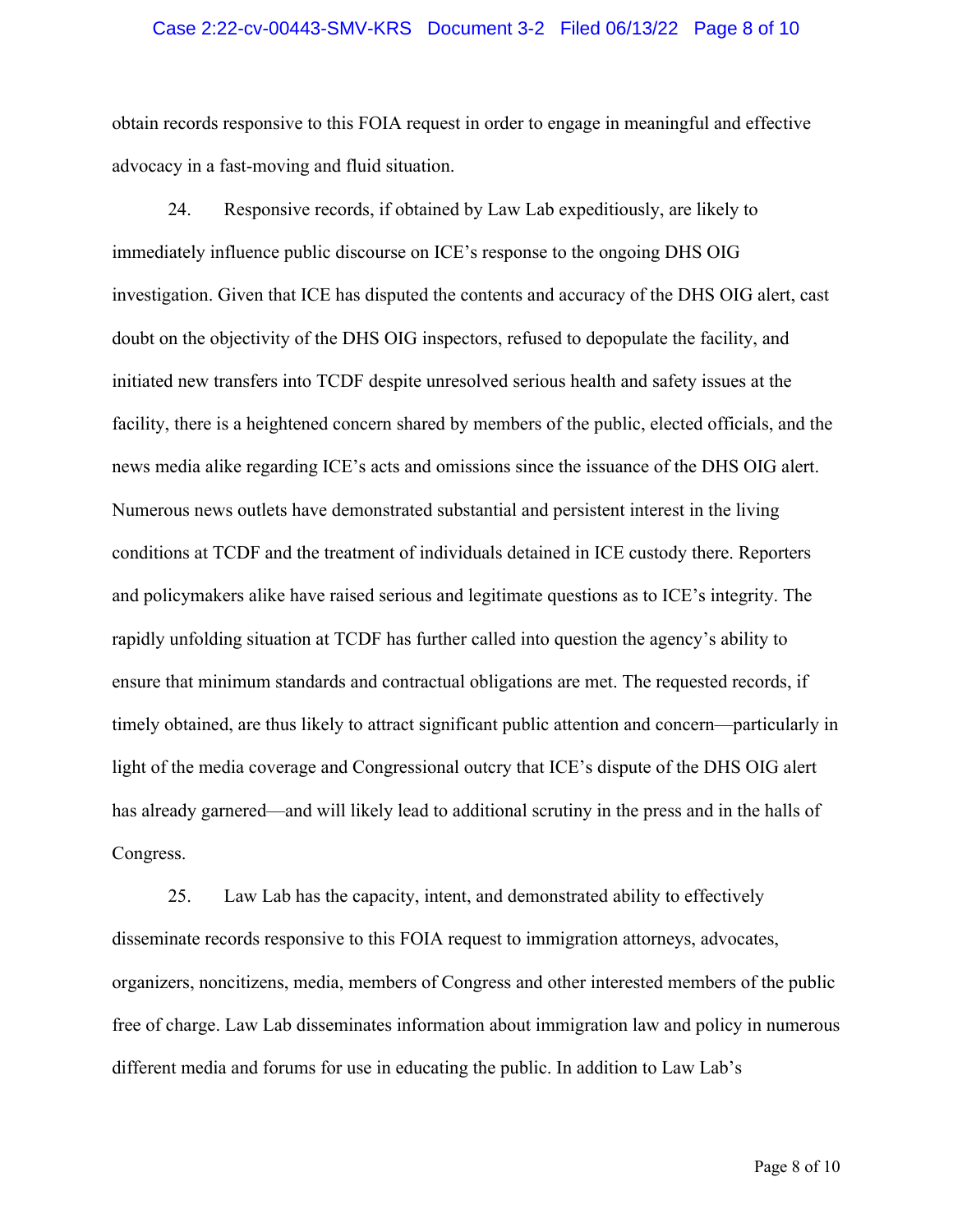#### Case 2:22-cv-00443-SMV-KRS Document 3-2 Filed 06/13/22 Page 9 of 10

aforementioned reports on detention conditions and access to legal rights, which are disseminated to a wide public audience, Law Lab uses innovative social media strategies to inform the public about immigration law and policy. Law Lab publishes periodic e-newsletters, long- and short-form videos, and other content systems to widely share information and analysis. Law Lab's website, innovationlawlab.org, is intended to share information and educate the public. This website is visited by many members of the public, elected officials, and individuals impacted by immigration law and policy. Law Lab regularly issues press statements and other media alerts to an extensive list of local, regional, and national media outlets. Law Lab maintains regular contact with a broad set of reporters who cover immigration law and policy. Additionally, Law Lab will share the requested records with over a dozen legal service provider listservs with a reach of thousands of subscribers nationwide.

26. Law Lab will be irreparably harmed if records responsive to its FOIA request are not produced on an expedited basis. Without a timely response regarding the rapidly evolving situation at TCDF, Law Lab will be unable to achieve its mission of effectively providing legal services to protect the rights of detained clients. Delay will also impede timely advocacy by Law Lab aimed at impacting ICE's response to the health and safety issues documented in the ongoing DHS OIG investigation of TCDF. For Law Lab to effectively urge policymakers, members of the press, and the public to take action, the organization must have access to timely information. If ICE further delays the release of responsive records, Law Lab will be obstructed in its mission of seeking to hold ICE accountable for detaining individuals in life-threatening, punitive conditions at TCDF.